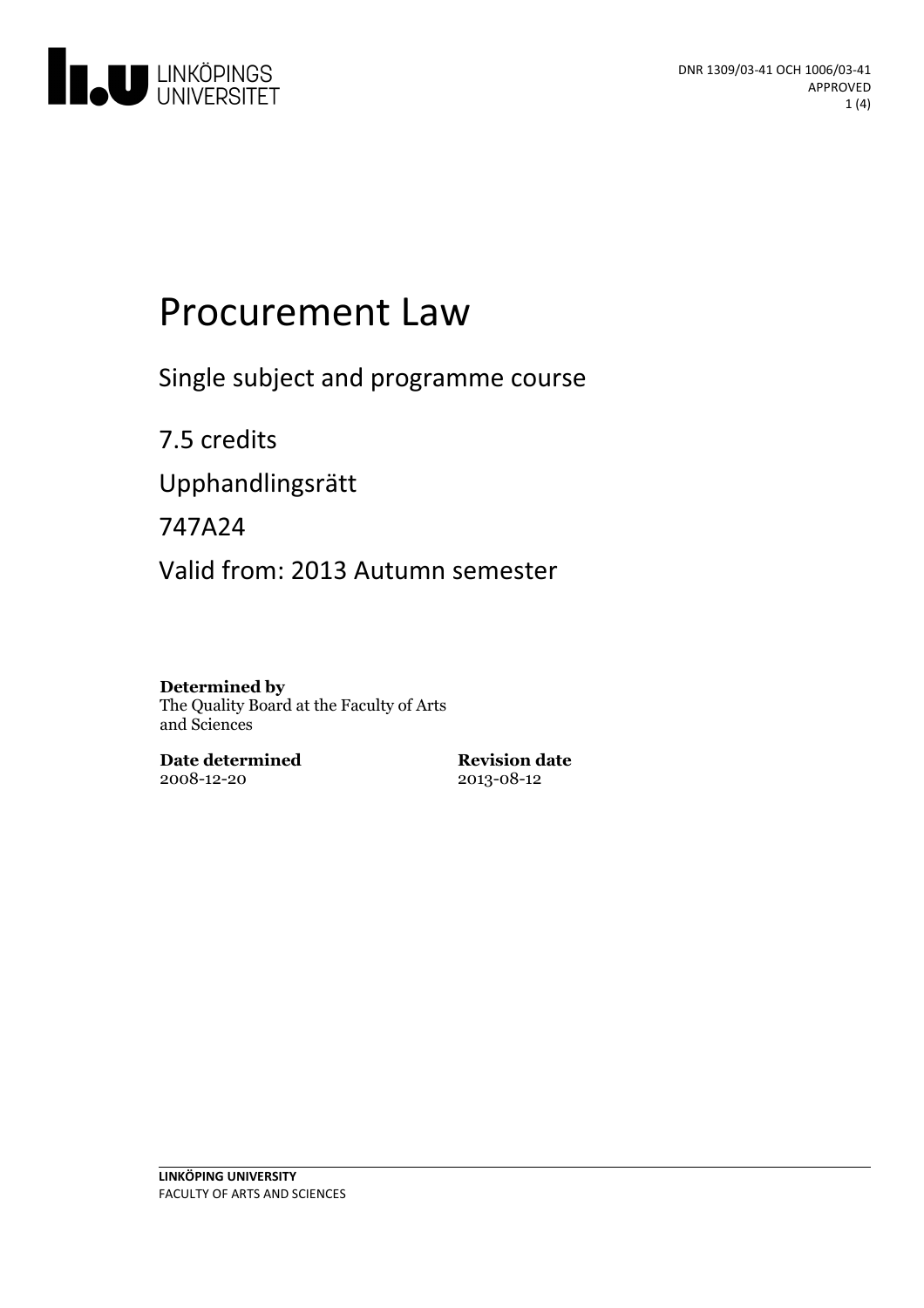## Main field of study

Commercial Law

Course level

Second cycle

#### Advancement level

A1X

#### Course offered for

- Master´s Programme in Commercial and Business Law with focus on Europé
- Master Programme in Commercial and Business Law
- Master´s Programme in Commercial and Business Law with focus on Europe

#### Entry requirements

For admission to the course, required apart from the general entry requirements is that the specific entry requirements concerning English, social studies and the Swedish language that apply for admission to the business law programmes are satisfied, and that the following courses/course parts (or the equivalent) are completed: Commercial and Business Law, Public and EEC/EU Law, Contract, Tort and Insurance Law, Intellectual Property Rights and Competition Law and additional courses comprising at least 12 HE credits in commercial and business law.

## Intended learning outcomes

On completion of the course, the student should be able to - apply the public procurement act (LOU) and the act against improper conduct concerning public procurement.

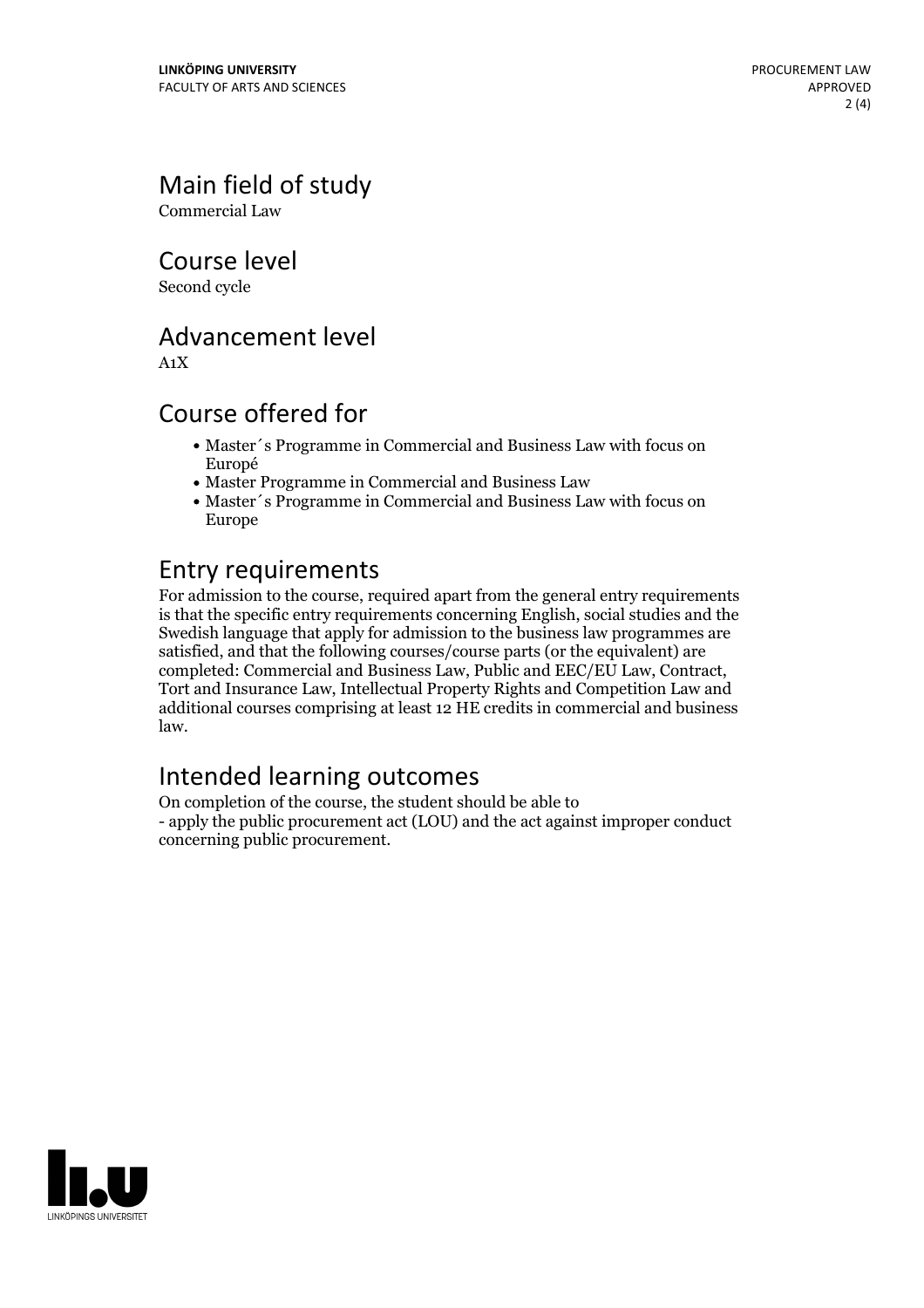#### Course content

The course comprises an overview of the main features and practices of the LOU. This includes an overview of the EEC directives on which LOU is essentially based and a definition of the fields of application of the LOU, both considering the concerned bodies and public authorities ("contracting entity"), and the one that should be procured ("substantive field of application"). Further analysed are the general principles of business conduct, impartiality and transparency atthe bid opening that apply for procurement, as well as the rules for procurement over and under the thresholds and the judicial demands that may be placed on the tender documents. Studied in the final part of the course are the conditions for county administrative courts to intervene during the procurement procedure when prompted by bidders, as well as the rules concerning damages in cases of violation of the LOU in connection with completion of a procurement.

#### Teaching and working methods

The teaching takes the form of lectures, seminars and practical exercises. The seminars are compulsory. Compulsory written assignments may also occur. The students should also study independently.

#### Examination

The course is examined through compulsory seminars, possible written assignments, and through written and independent examination.

If the LiU coordinator for students with disabilities has granted a student the right to an adapted examination for <sup>a</sup> written examination in an examination hall, the student has the right to it. If the coordinator has instead recommended for the student an adapted examination or alternative form of examination, the examiner may grant this if the examiner assesses that it is possible, based on consideration

of the course objectives. Students failing an exam covering either the entire course or part of the course twice are entitled to have <sup>a</sup> new examiner appointed for the reexamination. Students who have passed an examination may not retake it in order to

improve their grades.

#### Grades Three-grade scale, U, G, VG

## Other information

Planning and implementation of a course must take its starting point in the wording of the syllabus. The course evaluation included in each course must therefore take up the question how well the course agrees with the syllabus. The course is carried outin such <sup>a</sup> way that both men´s and women´s

experience and knowledge is made visible and developed.